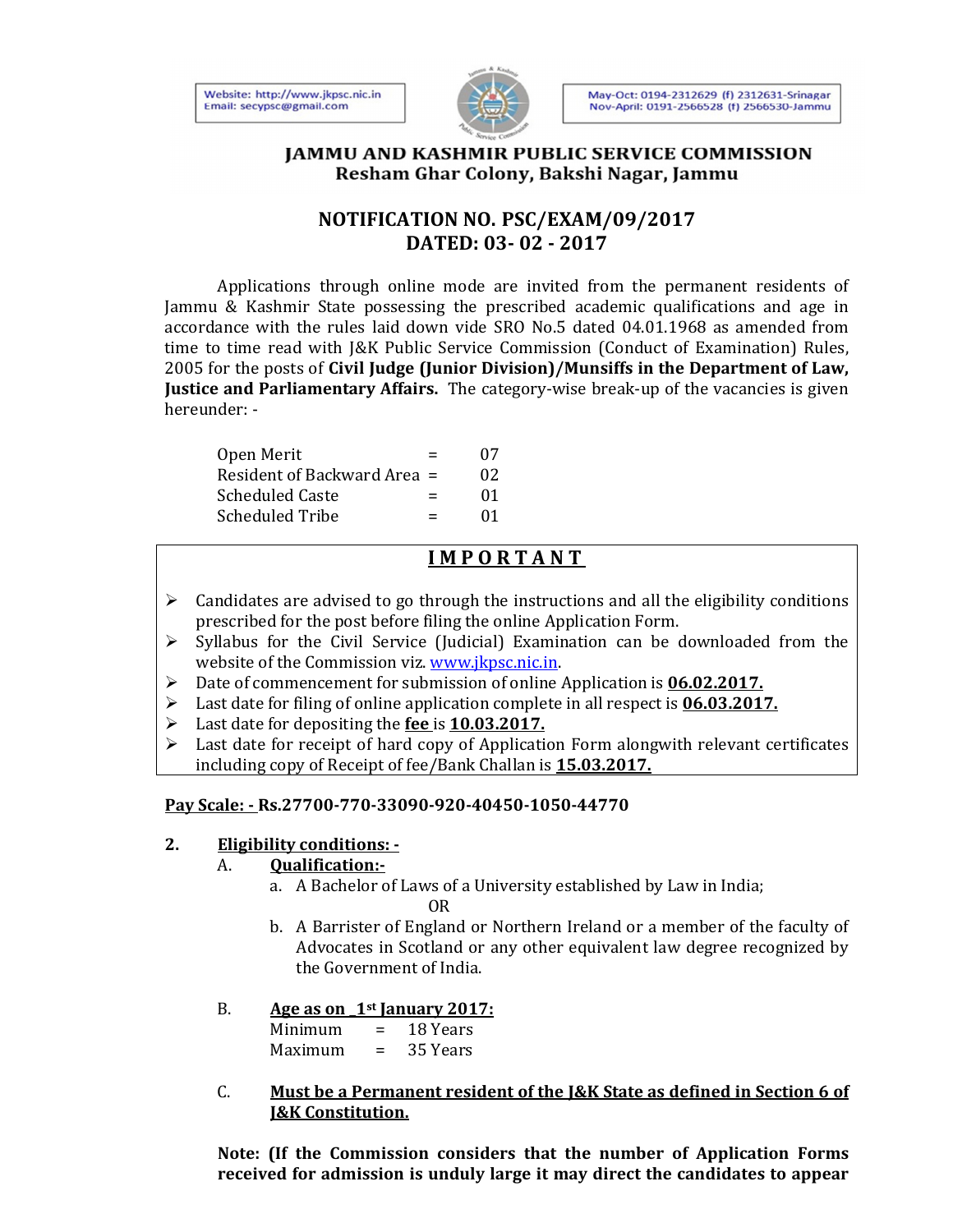#### **in a Preliminary Objective Type Test for shortlisting the candidates for Main Examination in accordance with J&K Public Service Commission (Conduct of Examination) Rules, 2005.)**

 After successful submission of the online application form, a challan will be generated indicating therein the basic details of the candidate which inter-alia shall indicate the amount of fee to be deposited in the J&K Bank Branch as given below: -

| <b>General Category</b>    | -   | Rs.1005.00       |
|----------------------------|-----|------------------|
| <b>Reserved Categories</b> | $=$ | <b>Rs.505.00</b> |

The amount of fee payable shall include Rs.5/- as service charges for the J&K Bank.

#### **3. Documents to be attached with the photocopy of online application form:-**

The following documents/testimonials duly attested by the Ist Class Magistrate under his official seal and stamp should be attached with the photocopy of the Application Form: -

- a. Matriculate or Secondary School certificate as proof of date of birth;
- b. University certificates showing that a candidate holds requisite minimum educational qualification as prescribed;
- c. Certificates of good character from the Principal of the College in which he has last attended and from two responsible persons of status (not relatives), who are well acquainted with him in private life, and are unconnected with his University, College or School life;
- d. Permanent Resident Certificate; and
- e. Category certificate, if any, issued under SRO 294 of 2005 dated 21.10.2005 duly revalidated and valid on the last date of receipt of Application Form.

#### **4. Last date for receipt of Application Form:-**

| a) Date of commencement for submission of online application          | $= 06.02.2017$ |
|-----------------------------------------------------------------------|----------------|
| b) Last date for submission of online application                     | $= 06.03.2017$ |
| c) Last date for depositing of fee through bank challan               | $= 10.03.2017$ |
| d) Last date for receipt of Hard Copy alongwith relevant certificates |                |
| including copy of Receipt of fee/Bank Challan                         | $= 15.03.2017$ |
|                                                                       |                |

#### **Note: The last date for receipt of applications provided in the notification shall be the cut off date for determining the eligibility with regard to qualification.**

#### **5. Centre of Examination:**

- i. The Examination will be held at different centres located in Srinagar and Jammu cities.
- ii. The allotment of centres shall be at the sole discretion of the Commission and once a centre is allotted to a candidate, request for change of centre will neither be entertained nor will the Commission respond to request for such change.

#### **6. The necessary instructions regarding filling up of online applications are given herein below:-**

i. Candidates are required to apply online through the website (**www.jkpsc.nic.in**) of the Commission. No other means/ mode of application shall be accepted.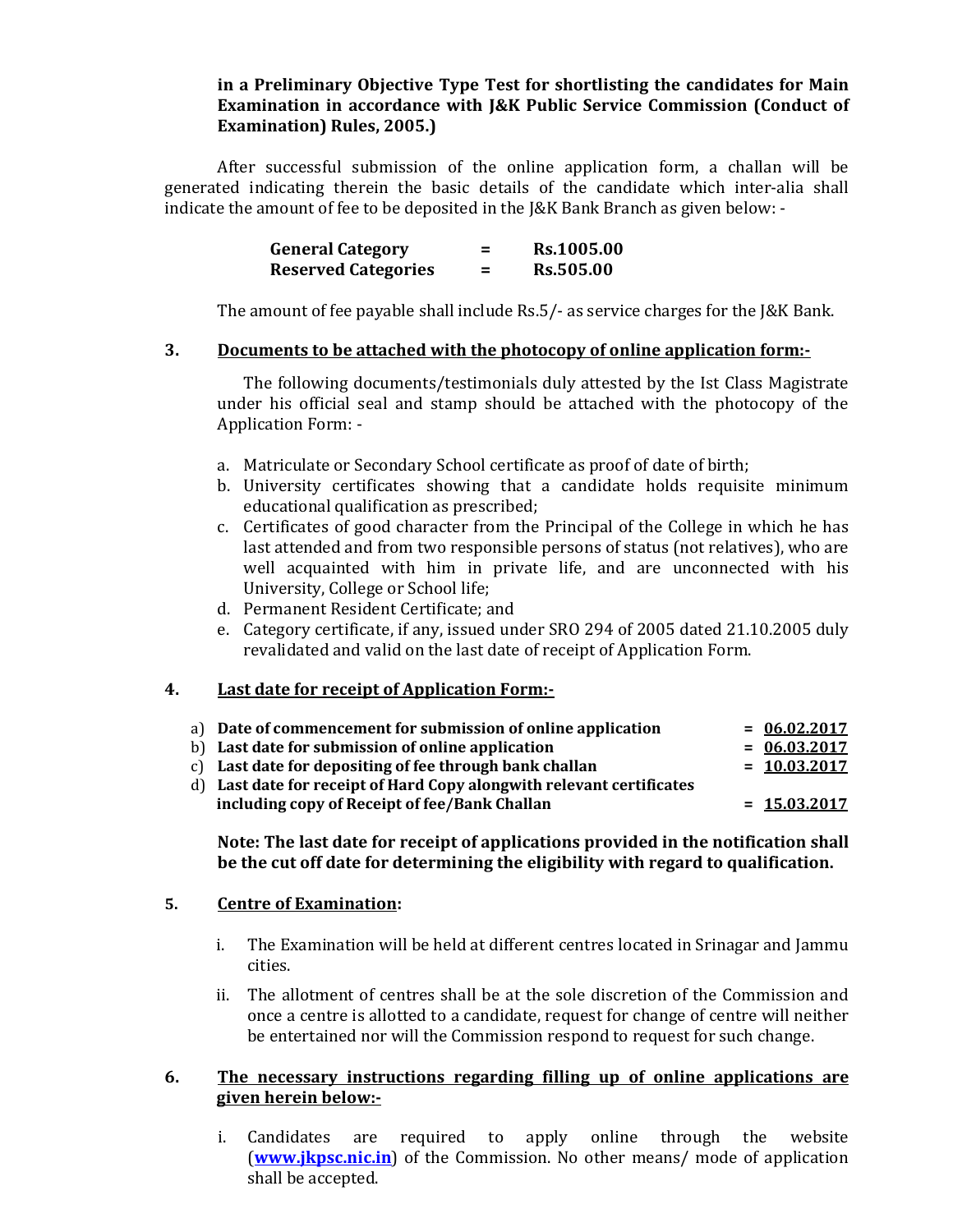- ii. Applicants are first required to go to the JKPSC website **www.jkpsc.nic.in** and click on the link "Online Application".
- iii. An "**APPLY**" button on the window of the computer will appear and the candidates will click on the **APPLY** button.
- iv. On clicking "**APPLY**" button, an instruction window will appear. Candidates should read instructions carefully before clicking on "**APPLY"** button at the bottom of the webpage.
- v. On clicking "**APPLY**" button, the system will ask the candidate to fill in the personal details.
- vi. The candidate shall also be required to upload the images of recent photograph, signature and thumb impression specimen. Images to be uploaded should be only in (\*.jpeg,\*.jpg)**.** 
	- **Size of the photograph (passport size) and signature must be between 10kB to 20kB.**
- vii. By clicking on "**SUBMIT**" button at bottom of the page, it will display all facts/particulars that a candidate may have mentioned while filling up the necessary fields.
- viii. Once the candidate is satisfied about the filled in details, then, he or she may click on "**SUBMIT**" button to finally push the data into server with successful submission report, which he or she can print. In case, a candidate feels that the fields/data filled are/is wrong then he or she will be required to edit the details by pressing the cancel button, until he or she is satisfied about the correctness of the information required to be filled in the desired fields.
- ix. Application once submitted cannot be edited.
- x. On successful submission of the online application, a window will open **with a link to print e-challan and application form**.
- xi. The candidate should take a printout of the fee payment challan and can deposit fees in any of the branches of Jammu and Kashmir Bank in the designated account number only printed on the e-challan. A counterfoil copy of the application fee payment e-challan duly authenticated by the bank with (a) branch name & code no and (c) date of deposit filled by the branch official shall be enclosed with the hard copy to be submitted in the office of the Commission alongwith other requisite documents as and when demanded by the Commission.
- xii. Submission of fee payment challan shall not be accepted / entertained after cutoff date fixed.
- xiii. Please note that the above procedure is the only valid procedure for applying. No other mode of application or incomplete steps would be accepted and such applications would be rejected.

#### **GENERAL INSTRUCTIONS**

- 1. The candidate(s) should also note that his/her admission at all the stages of examination shall purely be provisional, subject to fulfillment of the prescribed eligibility conditions.
- 2. If it comes to the notice of the Commission at any time before or after the Examination, or Interview, that a candidate does not fulfill any of the eligibility conditions or the candidate has claimed eligibility based on misrepresentation, fraud or concealment of material fact or impersonation, his/her candidature for the examination shall be cancelled and he/she shall be also liable for prosecution/disciplinary action by the Commission which includes debarment from appearing in the future examinations.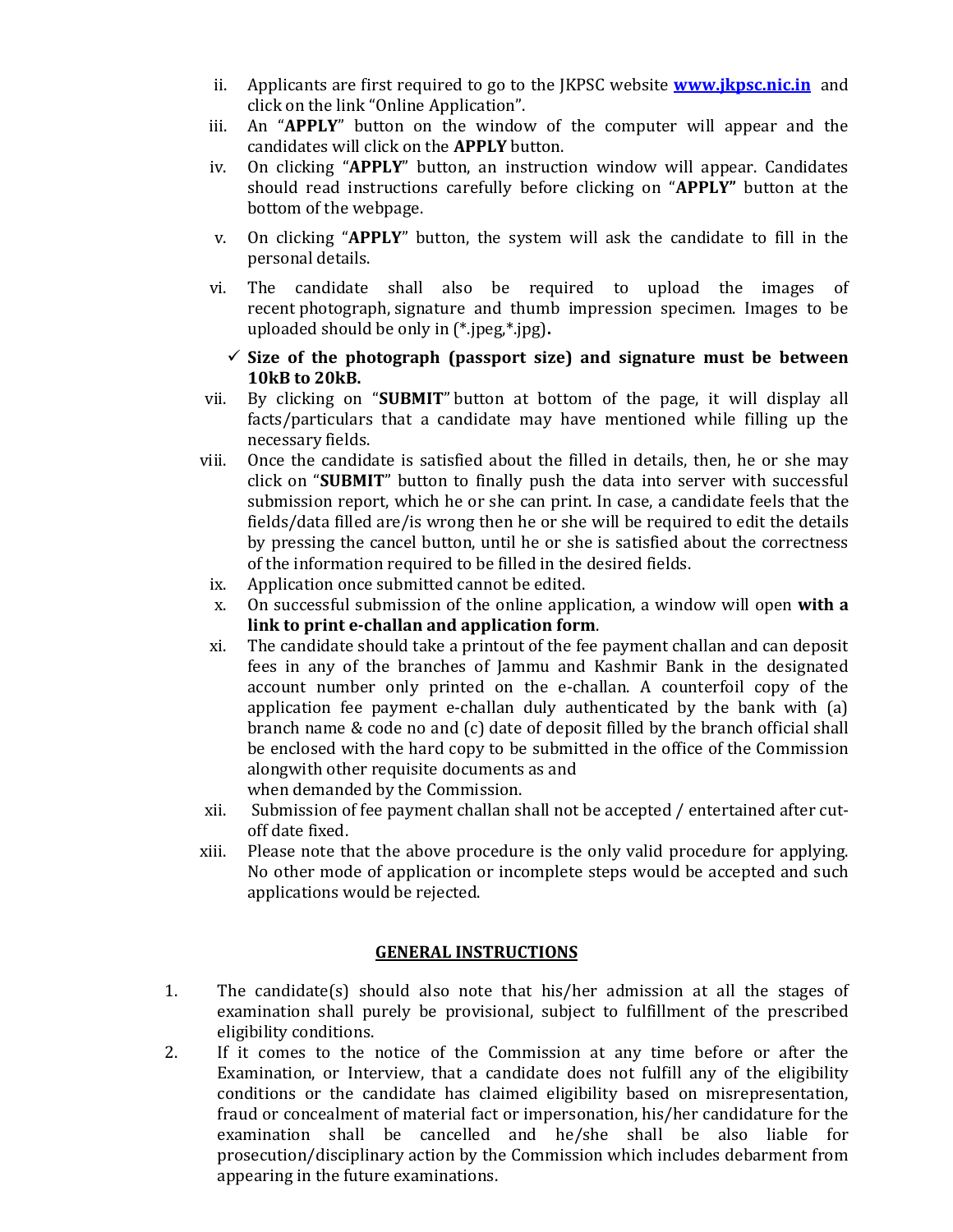- 3. Any change of address given in the Application Form should at once be communicated to the Secretary, J&K Public Service Commission.
- 4. Candidates must be in sound bodily health. They must, if selected, be prepared to undergo such medical examination and satisfy such medical authority, as the Government may require.
- 5. Canvassing, in any form, shall disqualify a candidate.

## **7. Action against candidates found guilty of misconduct:-**

Candidates are advised that they should not furnish any particulars that are false or suppress any material information. While submitting photocopy of online application form in the Commission, candidates are warned that they should, in no case, alter or otherwise temper with any entry in a document or its attested/certified copy submitted by them, nor should they submit a tampered/fabricated document. If there is any inaccuracy or discrepancy between two or more such documents or their attested /certified copies, an explanation regarding this discrepancy should be furnished.

A candidate who is, or has been, declared by the Commission, to be guilty of:

- i. obtaining by wrongful support of his/her candidature by any means, or
- ii. impersonating, or
- iii. procuring impersonation by any person, or
- iv. submitting fabricated documents or documents which have been tampered with or
- v. making statements which are incorrect, or false or suppressing material information, or
- vi. resorting to any other irregular or improper means in connection with his/her candidature for the selection, or
- vii. using unfair means during the test, or
- viii. writing irrelevant matter including obscene language or pornographic matter , in the script(s), or
- ix. misbehaving in any other manner in the examination hall, or
- x. harassing or doing bodily harm to the staff employed by the Commission for the conduct of their test, or
- xi. attempting to commit or , as the case may be, abetting the Commission of all or any of the acts specified in the foregoing clauses may, in addition to rendering himself/herself liable to criminal prosecution, shall be liable;
	- (a) shall be debarred by the Commission for appearing in the examination, and/or
	- (b) shall be debarred either permanently or for a specified period:-
		- (i) By the Commission from any examination or selection held by them.
		- (ii) By the State Government from any employment under them, and

#### **Sd/- (Shakeel Ul Rehman) Secretary & Controller of Examinations**

No: PSC/Exam/KCS(J)/2017 Dated: 03.02.2017

 $CC: -$ 

- 1. Principal Secretary to Hon'ble Chief Minister, J&K State.
- 2. Principal Secretary to H.E., the Governor of J&K State, Jammu.
- 3. Secretary to Govt., General Administration Department, Civil Secretariat, Jammu.